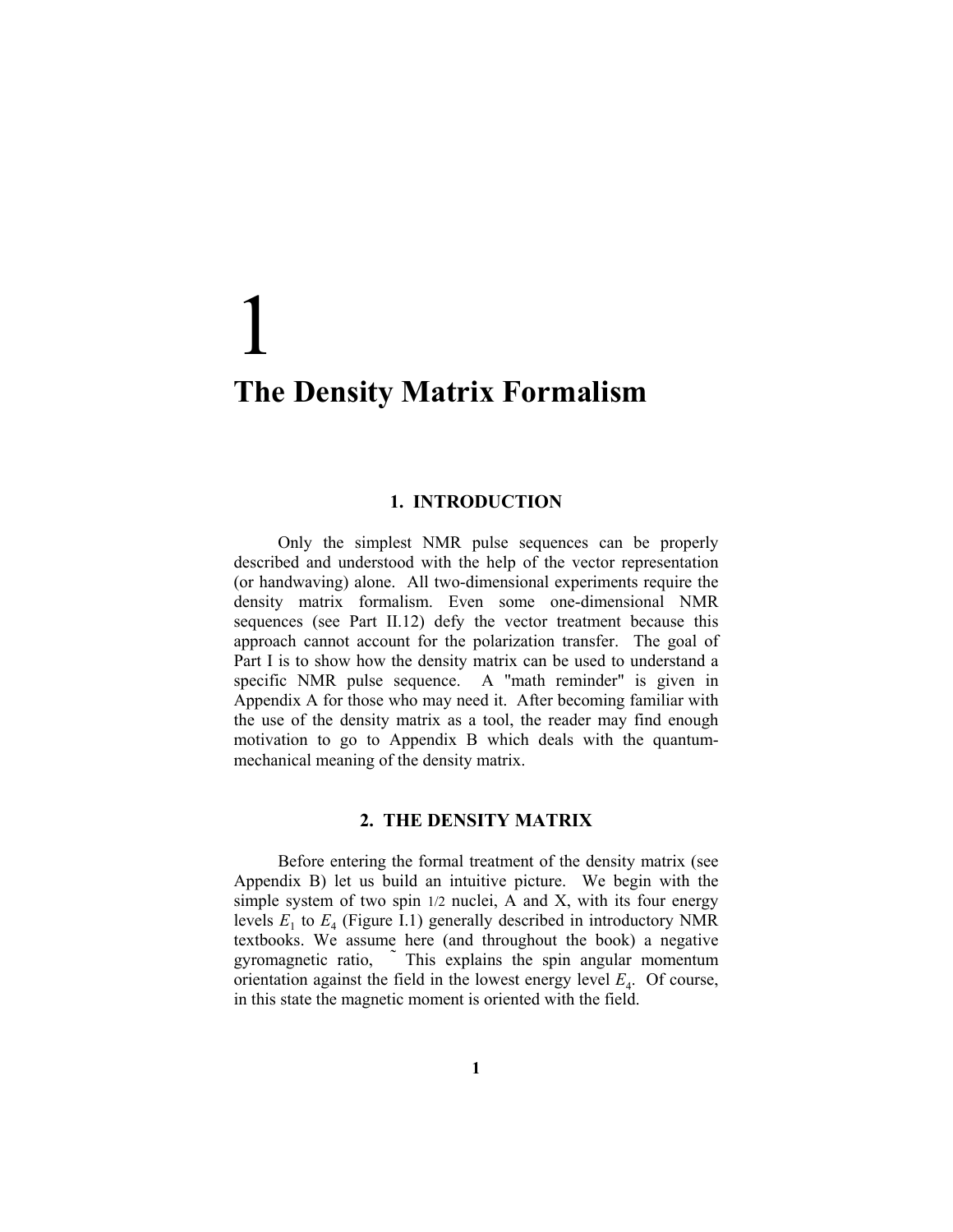## **2** Density Matrix Treatment



Figure I.1. Energy levels of an uncoupled (left) and coupled (right) heteronuclear AX system. The first column contains the total magnetic quantum number, m. Transition (precession) frequencies  $v_A$ and  $v_x$  and the coupling constant *J* are expressed in Hz.

The possible connections between the four quantum states represented by the "kets"

$$
\big|++\big>,\big|-+\big>,\big|+-\big>,\big|--\big>,
$$

are shown in Table I.1 (we assign the first symbol in the ket to nucleus A and the second, to nucleus X).

This is the general form of the density matrix for the system shown in Figure I.1. It can be seen that the off-diagonal elements of the matrix connect pairs of different states. These matrix elements are called "coherences" (for a formal definition see Appendix B) and are labeled according to the nature of the transitions between the corresponding states. For instance, in the transition

$$
|++\rangle \rightarrow |-+\rangle
$$

only the nucleus A is flipped. The corresponding matrix element will represent a *single quantum coherence* implying an A transition and will be labeled  $1Q_A$ . We thus find two  $1Q_A$  and two  $1Q_X$  coherences (the matrix elements on the other side of the diagonal do not represent other coherences; they are mirror images of the ones indicated above the diagonal). There is also one *double-quantum coherence*,  $2Q_{AX}$ ,